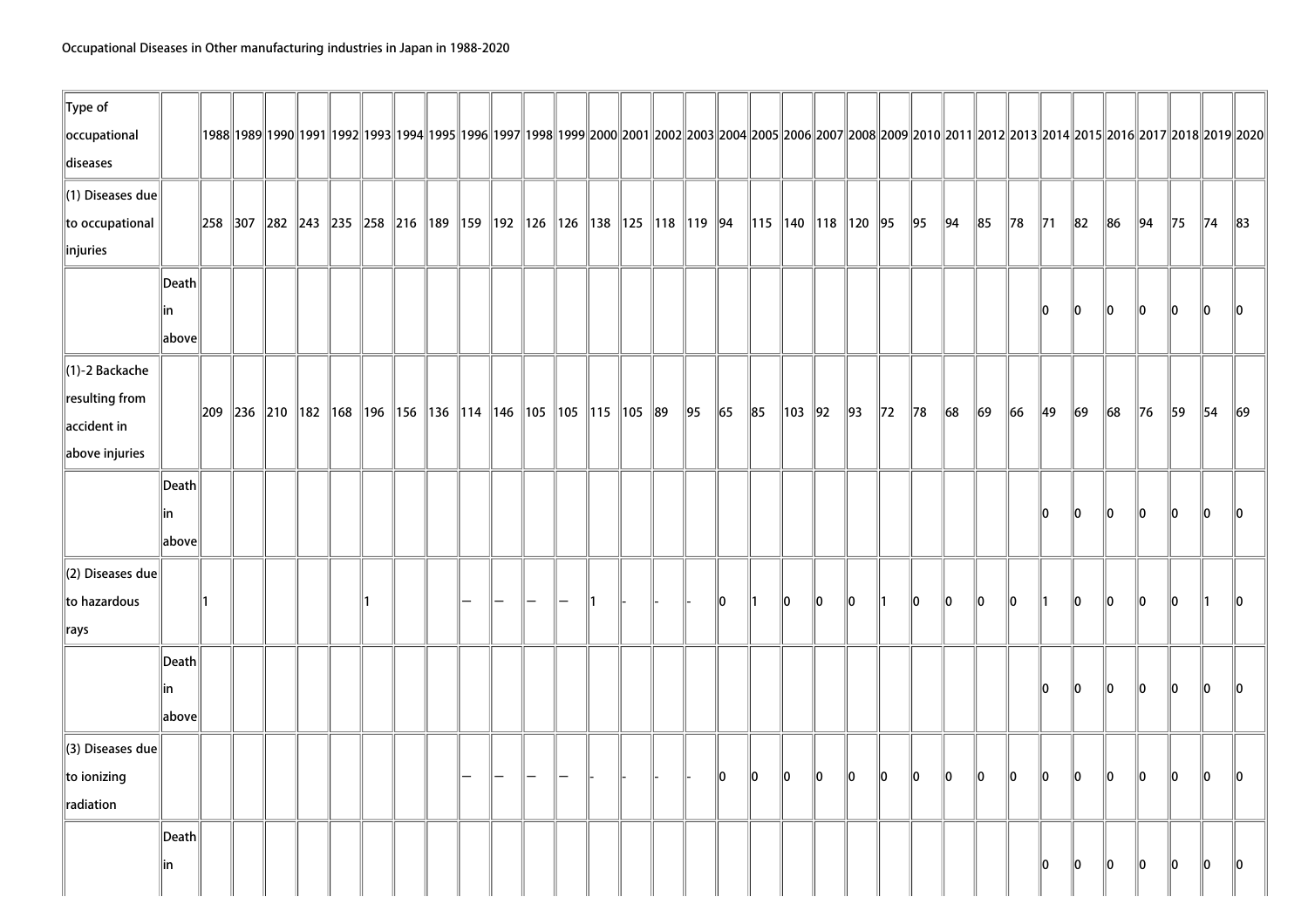|                              | $\ $ above $\ $       |          |                |                |                |                |                |                |                |          |                   |                |                |                |          |               |               |                |               |                 |                |                 |               |          |           |               |     |                |                |                |                |                |                |                |
|------------------------------|-----------------------|----------|----------------|----------------|----------------|----------------|----------------|----------------|----------------|----------|-------------------|----------------|----------------|----------------|----------|---------------|---------------|----------------|---------------|-----------------|----------------|-----------------|---------------|----------|-----------|---------------|-----|----------------|----------------|----------------|----------------|----------------|----------------|----------------|
| $\ $ (4) Diseases due        |                       |          |                |                |                |                |                |                |                |          |                   |                |                |                |          |               |               |                |               |                 |                |                 |               |          |           |               |     |                |                |                |                |                |                |                |
| $\ $ to abnormal             |                       |          |                |                |                |                |                |                |                | —        | —                 |                |                |                |          |               |               | $\parallel$ 0  | 10            | $\ 0\ $         | 10             | 10              | 10            | 10       | 10        | 10            | 10  | 10             | 10             | 10             | 10             | 10             | 10             | $\ 0\ $        |
| atmospheric                  |                       |          |                |                |                |                |                |                |                |          |                   |                |                |                |          |               |               |                |               |                 |                |                 |               |          |           |               |     |                |                |                |                |                |                |                |
| $\ $ pressure                |                       |          |                |                |                |                |                |                |                |          |                   |                |                |                |          |               |               |                |               |                 |                |                 |               |          |           |               |     |                |                |                |                |                |                |                |
|                              | $\vert$ Death $\vert$ |          |                |                |                |                |                |                |                |          |                   |                |                |                |          |               |               |                |               |                 |                |                 |               |          |           |               |     |                |                |                |                |                |                |                |
|                              | in                    |          |                |                |                |                |                |                |                |          |                   |                |                |                |          |               |               |                |               |                 |                |                 |               |          |           |               |     | 10             | 10             | 10             | 10             | 10             | 10             | 10             |
|                              | above                 |          |                |                |                |                |                |                |                |          |                   |                |                |                |          |               |               |                |               |                 |                |                 |               |          |           |               |     |                |                |                |                |                |                |                |
| $\ $ (5) Diseases due        |                       |          |                |                |                |                |                |                |                |          |                   |                |                |                |          |               |               |                |               |                 |                |                 |               |          |           |               |     |                |                |                |                |                |                |                |
| $\ $ to abnormal             |                       | $\ 22\ $ | $\parallel$ 38 | $\parallel$ 19 | $\parallel$ 45 | $\parallel$ 37 | $\parallel$ 21 | $\parallel$ 36 | $\parallel$ 37 | $\ 27\ $ | $\ 23\ $          | $\parallel$ 12 | $\parallel$ 12 | $\parallel$ 14 | $\ 24\ $ | $\ 6\ $       | $\ 9\ $       | $\parallel$ 13 | $\parallel$ 5 | $\vert 6 \vert$ | $\parallel$ 11 | $\vert 6 \vert$ | $\parallel$ 5 | $\ 21\ $ | $\vert$ 6 | $\parallel$ 5 | 10  | $\parallel$ 14 | $\parallel$ 17 | $\parallel$ 14 | $\parallel$ 14 | $\parallel$ 37 | $\parallel$ 40 | $\parallel$ 21 |
| $\parallel$ temperature      |                       |          |                |                |                |                |                |                |                |          |                   |                |                |                |          |               |               |                |               |                 |                |                 |               |          |           |               |     |                |                |                |                |                |                |                |
|                              | $\vert$ Death $\vert$ |          |                |                |                |                |                |                |                |          |                   |                |                |                |          |               |               |                |               |                 |                |                 |               |          |           |               |     |                |                |                |                |                |                |                |
|                              | in                    |          |                |                |                |                |                |                |                |          |                   |                |                |                |          |               |               |                |               |                 |                |                 |               |          |           |               |     | 10             | $\mathbb{Z}$   | 10             | 10             | 10             | 10             | $\parallel$ 2  |
|                              | above                 |          |                |                |                |                |                |                |                |          |                   |                |                |                |          |               |               |                |               |                 |                |                 |               |          |           |               |     |                |                |                |                |                |                |                |
| $\ $ (5)-2 Heat              |                       |          |                |                |                |                |                |                |                |          |                   |                |                |                |          |               |               |                |               |                 |                |                 |               |          |           |               |     |                |                |                |                |                |                |                |
| stroke in above              |                       |          |                |                |                |                |                |                |                |          |                   |                |                |                |          |               |               |                |               |                 |                |                 |               |          |           |               |     | 10             | $\parallel$ 13 | $\parallel$ 10 | ∥10            | 30             | $\parallel$ 29 | ∥18            |
| abnormal                     |                       |          |                |                |                |                |                |                |                |          |                   |                |                |                |          |               |               |                |               |                 |                |                 |               |          |           |               |     |                |                |                |                |                |                |                |
| $\parallel$ temperature      |                       |          |                |                |                |                |                |                |                |          |                   |                |                |                |          |               |               |                |               |                 |                |                 |               |          |           |               |     |                |                |                |                |                |                |                |
|                              | $\vert$ Death $\vert$ |          |                |                |                |                |                |                |                |          |                   |                |                |                |          |               |               |                |               |                 |                |                 |               |          |           |               |     |                |                |                |                |                |                |                |
|                              | in                    |          |                |                |                |                |                |                |                |          |                   |                |                |                |          |               |               |                |               |                 |                |                 |               |          |           |               |     | 10             | $\parallel$ 2  | $\ 0\ $        | 10             | 10             | 10             | $\ 2\ $        |
|                              | above                 |          |                |                |                |                |                |                |                |          |                   |                |                |                |          |               |               |                |               |                 |                |                 |               |          |           |               |     |                |                |                |                |                |                |                |
| $\parallel$ (6) Ear diseases |                       |          |                |                |                |                |                |                |                | -        |                   | —              |                |                |          |               | $\parallel$ 1 |                | 11            | 11              | ∥1             |                 | 11            | ∥1       | llo       |               | llo | llo            | ∥o             | 10             |                |                | 11.            |                |
| due to noise                 |                       |          |                |                |                |                |                |                |                |          | -                 |                | —              | 11.            |          | $\parallel$ 1 |               | 10             |               |                 |                | 10              |               |          |           |               |     |                |                |                | 10             | 10             |                | $\ 0\ $        |
|                              | $\ $ Death $\ $       |          |                |                |                |                |                |                |                |          |                   |                |                |                |          |               |               |                |               |                 |                |                 |               |          |           |               |     |                |                |                |                |                |                |                |
|                              | ∥in                   |          |                |                |                |                |                |                |                |          |                   |                |                |                |          |               |               |                |               |                 |                |                 |               |          |           |               |     | 10             | ∥o             | $\ 0\ $        | 10             | 10             | 10             | 10             |
|                              | above                 |          |                |                |                |                |                |                |                |          |                   |                |                |                |          |               |               |                |               |                 |                |                 |               |          |           |               |     |                |                |                |                |                |                |                |
| $\Vert$ (7) Diseases due     |                       |          |                |                |                |                |                |                |                |          |                   |                |                |                |          |               |               |                |               |                 |                |                 |               |          |           |               |     |                |                |                |                |                |                |                |
| $\ $ to factors other        |                       | ∥1       |                | ∥1             |                |                | $\parallel$ 2  |                |                | -        | $\qquad \qquad -$ | ∥1             | 11             |                | $\ 2\ $  | ⊪             | $\parallel$ 1 | 10             | $\parallel$ 2 | 10              | 1              | 10              | ∥1            | 10       | ∥1        | 10            | ∥1  | $\ 0\ $        | 11             | 10             | 10             | 10             | 10             | 10             |
| than (2) to (6)              |                       |          |                |                |                |                |                |                |                |          |                   |                |                |                |          |               |               |                |               |                 |                |                 |               |          |           |               |     |                |                |                |                |                |                |                |
|                              | $\ $ Death $\ $       |          |                |                |                |                |                |                |                |          |                   |                |                |                |          |               |               |                |               |                 |                |                 |               |          |           |               |     |                |                |                |                |                |                |                |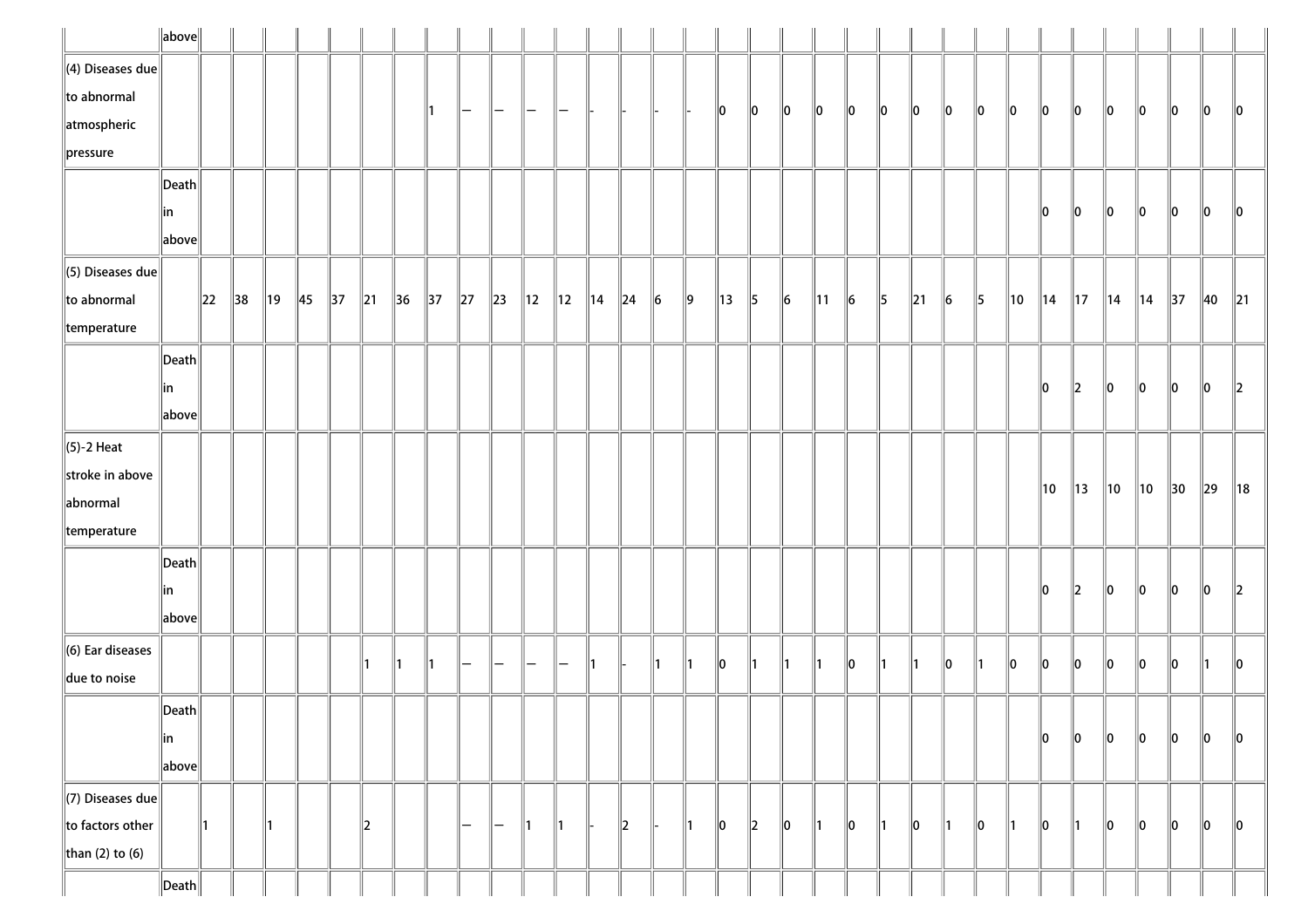|                                                                                                                                     | $\parallel$ in<br>$\ $ above $\ $               |              |                |           |               |         |               |               |               |               |               |               |               |               |              |               |               |               |           |                |           |                |    |    |               |    |               | 10 | 10           | $\ 0\ $       | 10 | 10 | 10        | $\parallel$ 0 |
|-------------------------------------------------------------------------------------------------------------------------------------|-------------------------------------------------|--------------|----------------|-----------|---------------|---------|---------------|---------------|---------------|---------------|---------------|---------------|---------------|---------------|--------------|---------------|---------------|---------------|-----------|----------------|-----------|----------------|----|----|---------------|----|---------------|----|--------------|---------------|----|----|-----------|---------------|
| $\ $ (8) Diseases of<br>locomotion and<br>$\parallel$ internal organs<br>$\parallel$ due to heavy<br>$\ $ and excessive             |                                                 | 5            | $\parallel$ 4  | $\ 8$     | $\parallel$ 3 |         | 14            | 13            |               | 13            | $\parallel$ 3 | $\parallel$ 7 | $\parallel$ 7 | 14            | 13           | $\parallel$ 3 | $\parallel$ 3 | $\parallel$ 1 | $\ 2\ $   | ∥1             | 3         | $\parallel$ 4  | 13 | 13 | 12            | 5  | ∥1            | 10 | $\ 2\ $      | $\parallel$ 4 | 2  | 2  | 11.       | $\ 0\ $       |
| work load                                                                                                                           |                                                 |              |                |           |               |         |               |               |               |               |               |               |               |               |              |               |               |               |           |                |           |                |    |    |               |    |               |    |              |               |    |    |           |               |
|                                                                                                                                     | $\vert$ Death $\vert$<br>∥in<br>$\ $ above $\ $ |              |                |           |               |         |               |               |               |               |               |               |               |               |              |               |               |               |           |                |           |                |    |    |               |    |               | 10 | 10           | 10            | 10 | 10 | 10        | 10            |
| $\Vert(9)\Vert$<br>Occupational<br>lower back pain<br>$\parallel$ excluding that<br>$\ $ caused by<br>occupational<br>$\ $ injuries |                                                 | $\mathbb{I}$ | $\parallel$ 15 | $\vert$ 6 | $\parallel$ 3 | $\ 2\ $ | $\parallel$ 3 | $\parallel$ 1 | $\parallel$ 3 | $\ 2\ $       | ∥1            | $\ 2\ $       | $\ 2\ $       | $\ 2\ $       |              | 3             | $\parallel$ 3 | $\parallel$ 3 | $\ 2\ $   | $\mathsf{I}$ 1 | 10        | $\ 0\ $        | 14 | 10 | 15            | 13 | ∥1            | ∥1 | $\mathbb{Z}$ | $\ 2\ $       | 10 | 10 | $\vert$ 1 | $\ 0\ $       |
|                                                                                                                                     | $\vert$ Death $\vert$<br>∥in<br>above           |              |                |           |               |         |               |               |               |               |               |               |               |               |              |               |               |               |           |                |           |                |    |    |               |    |               | 10 | 10           | 10            | 10 | 10 | 10        | 10            |
| $(10)$ Diseases<br>$\ $ due to vibration                                                                                            |                                                 |              |                |           |               |         |               |               |               |               |               |               |               |               | $\mathsf{I}$ |               |               | $\ 0\ $       | 10        | 10             | 10        | $\ 0\ $        | 10 | 10 | 10            | 10 | 10            |    |              | $\ 0\ $       | 10 | 10 | 10        | $\ 0\ $       |
|                                                                                                                                     | $\ $ Death $\ $<br>$\ $ in<br>above             |              |                |           |               |         |               |               |               |               |               |               |               |               |              |               |               |               |           |                |           |                |    |    |               |    |               | 10 | 10           | $\ 0\ $       | 0  | 10 | 10        | 10            |
| $\ $ (11) Disorders<br>$\ $ in fingers and<br>forearms, and<br>cervico-                                                             |                                                 | 8            | $\parallel$ 5  | $\vert$ 5 | $\ 6\ $       | $\ 2\ $ | $\parallel$ 3 | $\parallel$ 1 | $\parallel$ 3 | $\parallel$ 4 | $\ 2\ $       | $\parallel$ 4 | $\parallel$ 4 | $\parallel$ 7 | $\ 6\ $      | $\parallel$ 1 | $\parallel$ 3 | $\parallel$ 4 | $\vert$ 6 | 10             | $\vert$ 6 | $\parallel$ 14 | 9  | 5  | $\parallel$ 7 | 3  | $\parallel$ 2 | 0  | $\ 8$        | $\parallel$ 5 | 4  | 5  | 5         | $\parallel$ 4 |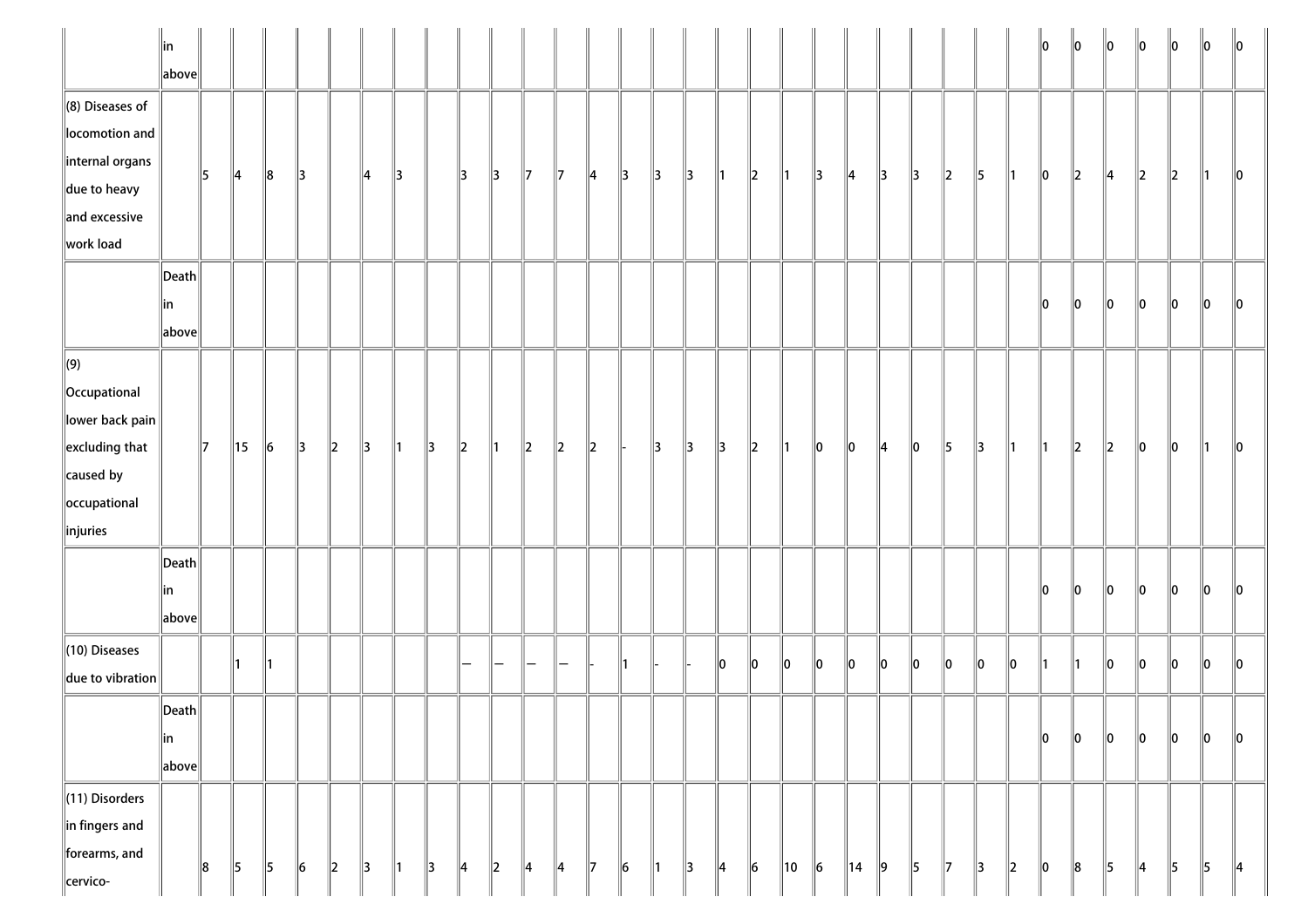| $\ $ bronchial                      |                                      |    |                |               |                |                |                |                |               |                |                |                    |                    |                |                |               |               |                          |               |           |                |                |                |                |                |               |                |               |                |               |                          |               |               |               |
|-------------------------------------|--------------------------------------|----|----------------|---------------|----------------|----------------|----------------|----------------|---------------|----------------|----------------|--------------------|--------------------|----------------|----------------|---------------|---------------|--------------------------|---------------|-----------|----------------|----------------|----------------|----------------|----------------|---------------|----------------|---------------|----------------|---------------|--------------------------|---------------|---------------|---------------|
| disorder                            |                                      |    |                |               |                |                |                |                |               |                |                |                    |                    |                |                |               |               |                          |               |           |                |                |                |                |                |               |                |               |                |               |                          |               |               |               |
|                                     | $\vert$ Death $\vert$                |    |                |               |                |                |                |                |               |                |                |                    |                    |                |                |               |               |                          |               |           |                |                |                |                |                |               |                |               |                |               |                          |               |               |               |
|                                     | in                                   |    |                |               |                |                |                |                |               |                |                |                    |                    |                |                |               |               |                          |               |           |                |                |                |                |                |               |                | 10            | $\parallel$ 0  | $\parallel$ 0 | $\parallel 0$            | $\ 0\ $       | 10            | $\ 0\ $       |
|                                     | above                                |    |                |               |                |                |                |                |               |                |                |                    |                    |                |                |               |               |                          |               |           |                |                |                |                |                |               |                |               |                |               |                          |               |               |               |
| $\parallel$ (12) Diseases           |                                      |    |                |               |                |                |                |                |               |                |                |                    |                    |                |                |               |               |                          |               |           |                |                |                |                |                |               |                |               |                |               |                          |               |               |               |
| due to causes                       |                                      | ∥1 | $\ 2\ $        |               |                |                |                |                |               | $\ 2\ $        | I—             | 2                  | $\ 2\ $            | $\parallel$ 3  | $\ 2\ $        | $\ 2\ $       | $\parallel$ 3 | $\parallel$ <sub>2</sub> | $\parallel$ 3 | 11        | $\parallel$ 2  | 111            | 11             | 11             | $\mathsf{I}$   | $\parallel$ 4 | $\parallel$ 1  | $\parallel$ 3 | $\ 2\ $        | $\ 2\ $       | $\parallel$ <sub>2</sub> | $\ 0\ $       | $\parallel$ 1 | $\ 0\ $       |
| $\left\Vert$ other than (8)         |                                      |    |                |               |                |                |                |                |               |                |                |                    |                    |                |                |               |               |                          |               |           |                |                |                |                |                |               |                |               |                |               |                          |               |               |               |
| $\ $ to (11)                        |                                      |    |                |               |                |                |                |                |               |                |                |                    |                    |                |                |               |               |                          |               |           |                |                |                |                |                |               |                |               |                |               |                          |               |               |               |
|                                     | $\ $ Death $\ $                      |    |                |               |                |                |                |                |               |                |                |                    |                    |                |                |               |               |                          |               |           |                |                |                |                |                |               |                |               |                |               |                          |               |               |               |
|                                     | in                                   |    |                |               |                |                |                |                |               |                |                |                    |                    |                |                |               |               |                          |               |           |                |                |                |                |                |               |                | 10            | $\parallel$ 0  | $\parallel$ 0 | $\parallel$ 0            | $\ 0\ $       | 10            | $\ 0\ $       |
|                                     | $\left\Vert \text{above}\right\Vert$ |    |                |               |                |                |                |                |               |                |                |                    |                    |                |                |               |               |                          |               |           |                |                |                |                |                |               |                |               |                |               |                          |               |               |               |
| $\parallel$ (13) Anoxia             |                                      |    | ∥4             | $\parallel$ 2 | ∥1             | ∥1             |                | 11             | $\ 2\ $       | 11             | $-$            | $\left  - \right $ | $\left  - \right $ |                |                | ∥1            |               | $\parallel$ 0            | $\ 0\ $       | $\ 0\ $   |                | $\ 0\ $        | $\ 0\ $        | $\ 0\ $        | $\ 0\ $        | $\ 0\ $       | $\ 0\ $        | $\ 0\ $       | $\ 0\ $        | $\ 0\ $       | $\ 0\ $                  | $\ 0\ $       | $\ 0\ $       | $\parallel$ 1 |
|                                     | Death                                |    |                |               |                |                |                |                |               |                |                |                    |                    |                |                |               |               |                          |               |           |                |                |                |                |                |               |                |               |                |               |                          |               |               |               |
|                                     | ∥in                                  |    |                |               |                |                |                |                |               |                |                |                    |                    |                |                |               |               |                          |               |           |                |                |                |                |                |               |                | 10            | 10             | $\mathbf{0}$  | $\ 0\ $                  | $\ 0\ $       | 10            | $\parallel$ 1 |
|                                     | $\ $ above $\ $                      |    |                |               |                |                |                |                |               |                |                |                    |                    |                |                |               |               |                          |               |           |                |                |                |                |                |               |                |               |                |               |                          |               |               |               |
| $\ $ (14) Diseases                  |                                      |    |                |               |                |                |                |                |               |                |                |                    |                    |                |                |               |               |                          |               |           |                |                |                |                |                |               |                |               |                |               |                          |               |               |               |
| $\ $ due to chemical                |                                      |    |                |               |                |                |                |                |               |                |                |                    |                    |                |                |               |               |                          |               |           |                |                |                |                |                |               |                |               |                |               |                          |               |               |               |
| substances                          |                                      | 10 | 5              | $\ 20\ $      | $\parallel$ 17 | $\parallel$ 13 | $\parallel$ 11 | $\parallel$ 16 | $\ $ 16       | $\parallel$ 11 | $\parallel$ 13 | $\parallel$ 10     | $\parallel$ 10     | $\parallel$ 15 | $\vert$ 6      | $\parallel$ 7 | $\parallel$ 4 | $\parallel$ 12           | $\parallel$ 5 | $\vert$ 6 | $\parallel$ 10 | $\parallel$ 11 | $\parallel$ 12 | $\mathbb{Z}$   | $\parallel$ 10 | $\vert$ 6     | $\parallel$ 12 | $\parallel$ 3 | $\ 6$          | $\ 6\ $       | $\ 8$                    | $\ 8$         | $\parallel$ 4 | $\ 6$         |
| $\ $ (excluding                     |                                      |    |                |               |                |                |                |                |               |                |                |                    |                    |                |                |               |               |                          |               |           |                |                |                |                |                |               |                |               |                |               |                          |               |               |               |
| cancer)                             |                                      |    |                |               |                |                |                |                |               |                |                |                    |                    |                |                |               |               |                          |               |           |                |                |                |                |                |               |                |               |                |               |                          |               |               |               |
|                                     | $\vert$ Death $\vert$                |    |                |               |                |                |                |                |               |                |                |                    |                    |                |                |               |               |                          |               |           |                |                |                |                |                |               |                |               |                |               |                          |               |               |               |
|                                     | in                                   |    |                |               |                |                |                |                |               |                |                |                    |                    |                |                |               |               |                          |               |           |                |                |                |                |                |               |                | 10            | $\parallel$ 1  | $\parallel$ 0 | $\parallel$ 0            | $\ 0\ $       | 10            | $\ 0\ $       |
|                                     | $\ $ above $\ $                      |    |                |               |                |                |                |                |               |                |                |                    |                    |                |                |               |               |                          |               |           |                |                |                |                |                |               |                |               |                |               |                          |               |               |               |
| $\ $ (15)                           |                                      |    |                |               |                |                |                |                |               |                |                |                    |                    |                |                |               |               |                          |               |           |                |                |                |                |                |               |                |               |                |               |                          |               |               |               |
| $\left\ $ Pneumoconiosis $\right\ $ |                                      |    |                |               |                |                |                |                |               |                |                |                    |                    |                |                |               |               |                          |               |           |                |                |                |                |                |               |                |               |                |               |                          |               |               |               |
| $\ $ and                            |                                      | 6  | $\parallel$ 12 | $\parallel$ 4 | $\parallel$ 17 | $\ 8$          | $\parallel$ 4  | $\parallel$ 14 | $\parallel$ 5 | $\ 6\ $        | $\parallel$ 12 | $\vert$ 6          | $\ 6\ $            | $\vert$ 6      | $\parallel$ 14 | $\vert$ 6     | $\vert$ 6     | $\parallel$ 7            | $\ 9\ $       | ∥18       | ∥14            | $\parallel$ 10 | $\vert$ 5      | $\parallel$ 12 | $\vert$ 9      | $\parallel$ 4 | $\parallel$ 10 | $\parallel$ 7 | $\parallel$ 10 | $\parallel$ 7 | $\ 6$                    | $\parallel$ 3 | $\parallel$ 4 | $\parallel$ 1 |
| complications                       |                                      |    |                |               |                |                |                |                |               |                |                |                    |                    |                |                |               |               |                          |               |           |                |                |                |                |                |               |                |               |                |               |                          |               |               |               |
| $\ $ (only absent)                  |                                      |    |                |               |                |                |                |                |               |                |                |                    |                    |                |                |               |               |                          |               |           |                |                |                |                |                |               |                |               |                |               |                          |               |               |               |
| $\ $ (16) Diseases                  |                                      |    |                |               |                |                |                |                |               |                |                |                    |                    |                |                |               |               |                          |               |           |                |                |                |                |                |               |                |               |                |               |                          |               |               |               |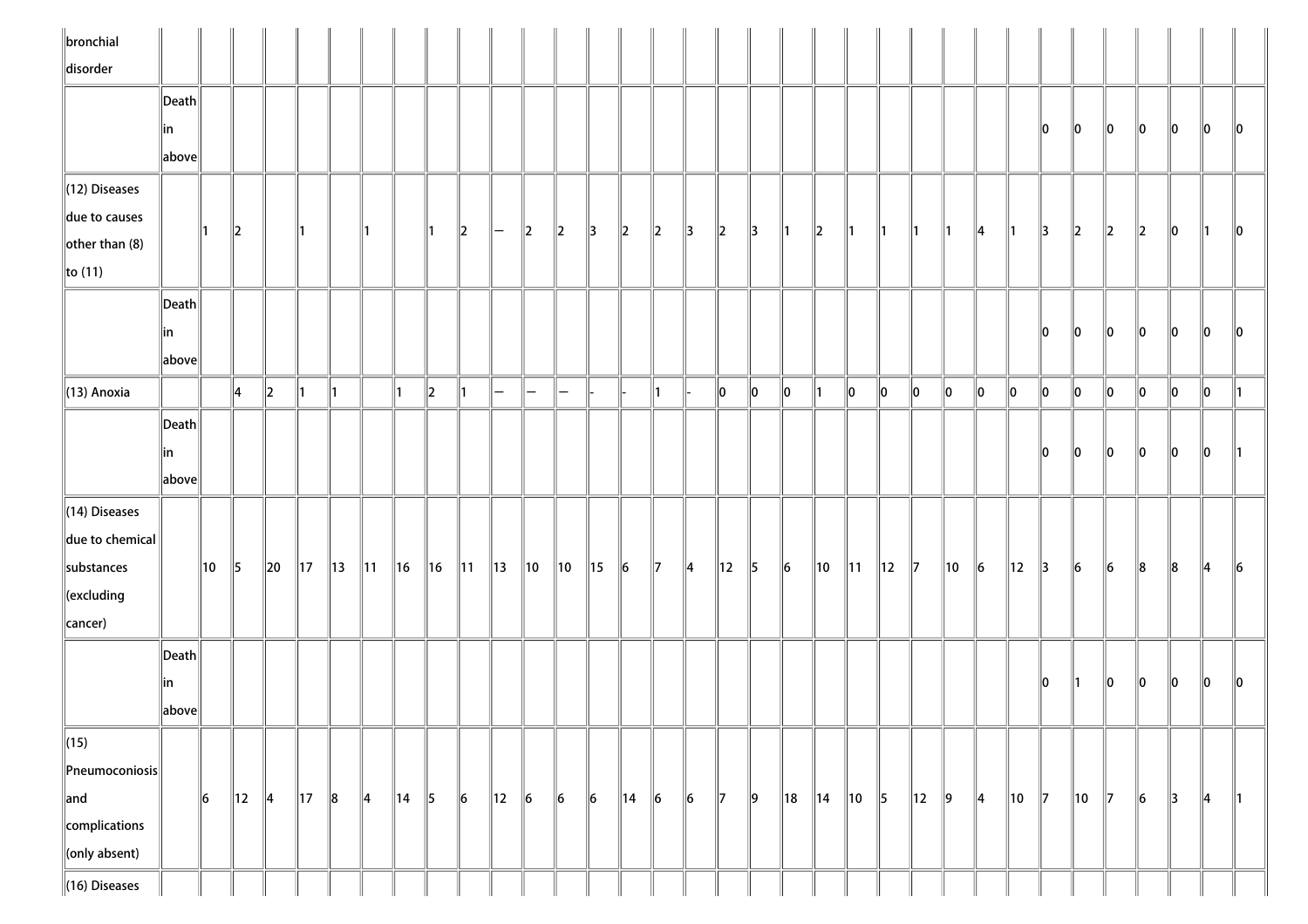| $\ $ due to<br>$\parallel$ pathogenic |                                        |  |  |  |  | 5 |  |  |  | $\ 0\ $       | $\parallel$ 1 | $\ 0\ $     | $\parallel$ 1 | $\ 0\ $ | $\ 0\ $     | $\ 2\ $     | $\ 0\ $ | $\ 0\ $     | $\parallel$ 1 | $\ 0\ $ | $\ 0\ $ | $\ 0\ $ | $\ 0\ $ | $\ 0\ $ | $\parallel$ 1 | $\parallel$ 12 |
|---------------------------------------|----------------------------------------|--|--|--|--|---|--|--|--|---------------|---------------|-------------|---------------|---------|-------------|-------------|---------|-------------|---------------|---------|---------|---------|---------|---------|---------------|----------------|
| $\sqrt{\frac{1}{10}}$ organisms       |                                        |  |  |  |  |   |  |  |  |               |               |             |               |         |             |             |         |             |               |         |         |         |         |         |               |                |
|                                       | $\left\Vert \mathsf{Death}\right\Vert$ |  |  |  |  |   |  |  |  |               |               |             |               |         |             |             |         |             |               |         |         |         |         |         |               |                |
|                                       | ∥in                                    |  |  |  |  |   |  |  |  |               |               |             |               |         |             |             |         |             |               | 10      | $\ 0\ $ | $\ 0\ $ | $\ 0\ $ | $\ 0\ $ | $\ 0\ $       | $\ 0\ $        |
|                                       | $\ $ above $\ $                        |  |  |  |  |   |  |  |  |               |               |             |               |         |             |             |         |             |               |         |         |         |         |         |               |                |
| $\ $ (16)-2                           |                                        |  |  |  |  |   |  |  |  |               |               |             |               |         |             |             |         |             |               |         |         |         |         |         |               |                |
| Occupational                          |                                        |  |  |  |  |   |  |  |  |               |               |             |               |         |             |             |         |             |               |         |         |         |         |         |               |                |
| Diseases due to                       |                                        |  |  |  |  |   |  |  |  |               |               |             |               |         |             |             |         |             |               |         |         |         |         |         |               |                |
| COVID-19 in                           |                                        |  |  |  |  |   |  |  |  |               |               |             |               |         |             |             |         |             |               |         |         |         |         |         |               | $\parallel$ 10 |
| above in above                        |                                        |  |  |  |  |   |  |  |  |               |               |             |               |         |             |             |         |             |               |         |         |         |         |         |               |                |
| $\parallel$ pathogenic                |                                        |  |  |  |  |   |  |  |  |               |               |             |               |         |             |             |         |             |               |         |         |         |         |         |               |                |
| $\ $ organisms                        |                                        |  |  |  |  |   |  |  |  |               |               |             |               |         |             |             |         |             |               |         |         |         |         |         |               |                |
|                                       | $\ $ Death $\ $                        |  |  |  |  |   |  |  |  |               |               |             |               |         |             |             |         |             |               |         |         |         |         |         |               |                |
|                                       | in                                     |  |  |  |  |   |  |  |  |               |               |             |               |         |             |             |         |             |               |         |         |         |         |         |               | $\ 0\ $        |
|                                       | $\ $ above $\ $                        |  |  |  |  |   |  |  |  |               |               |             |               |         |             |             |         |             |               |         |         |         |         |         |               |                |
| $\parallel$ (17) Cancer due           |                                        |  |  |  |  |   |  |  |  |               |               |             |               |         |             |             |         |             |               |         |         |         |         |         |               |                |
| to ionizing                           |                                        |  |  |  |  |   |  |  |  | $\parallel$ 0 | 10            | 10          | $ 0\rangle$   | $\ 0\ $ | $ 0\rangle$ | $ 0\rangle$ | $\ 0\ $ | $\ 0\ $     | $\ 0\ $       | $\ 0\ $ | $\ 0\ $ | $\ 0\ $ | $\ 0\ $ | $\ 0\ $ | $\ 0\ $       | $\ 0\ $        |
| radiation                             |                                        |  |  |  |  |   |  |  |  |               |               |             |               |         |             |             |         |             |               |         |         |         |         |         |               |                |
|                                       | $\left\Vert \mathsf{Death}\right\Vert$ |  |  |  |  |   |  |  |  |               |               |             |               |         |             |             |         |             |               |         |         |         |         |         |               |                |
|                                       | ∥in                                    |  |  |  |  |   |  |  |  |               |               |             |               |         |             |             |         |             |               | $\ 0\ $ | $\ 0\ $ | $\ 0\ $ | $\ 0\ $ | $\ 0\ $ | $\ 0\ $       | $\ 0\ $        |
|                                       | $\ $ above $\ $                        |  |  |  |  |   |  |  |  |               |               |             |               |         |             |             |         |             |               |         |         |         |         |         |               |                |
| $\parallel$ (18) Cancer due           |                                        |  |  |  |  |   |  |  |  |               |               |             |               |         |             |             |         |             |               |         |         |         |         |         |               |                |
| to chemical                           |                                        |  |  |  |  |   |  |  |  | 10            | $\ 0\ $       | $\parallel$ | $\ 0\ $       | $\ 0\ $ | $\ 0\ $     | $\ 0\ $     | $\ 0\ $ | $ 0\rangle$ | $\parallel$ 1 | 10      | $\ 0\ $ | $\ 0\ $ | $\ 0\ $ | $\ 0\ $ | $\ 0\ $       | $\parallel$ 0  |
| substances                            |                                        |  |  |  |  |   |  |  |  |               |               |             |               |         |             |             |         |             |               |         |         |         |         |         |               |                |
|                                       | $\left\Vert \mathsf{Death}\right\Vert$ |  |  |  |  |   |  |  |  |               |               |             |               |         |             |             |         |             |               |         |         |         |         |         |               |                |
|                                       | ∥in                                    |  |  |  |  |   |  |  |  |               |               |             |               |         |             |             |         |             |               | 10      | 10      | 10      | $\ 0\ $ | $\ 0\ $ | $\ 0\ $       | $\ 0\ $        |
|                                       | $\ $ above $\ $                        |  |  |  |  |   |  |  |  |               |               |             |               |         |             |             |         |             |               |         |         |         |         |         |               |                |
| $\parallel$ (19) Cancer due           |                                        |  |  |  |  |   |  |  |  |               |               |             |               |         |             |             |         |             |               |         |         |         |         |         |               |                |
| to causes other                       |                                        |  |  |  |  |   |  |  |  |               |               |             |               |         |             |             |         |             |               |         |         |         |         |         |               |                |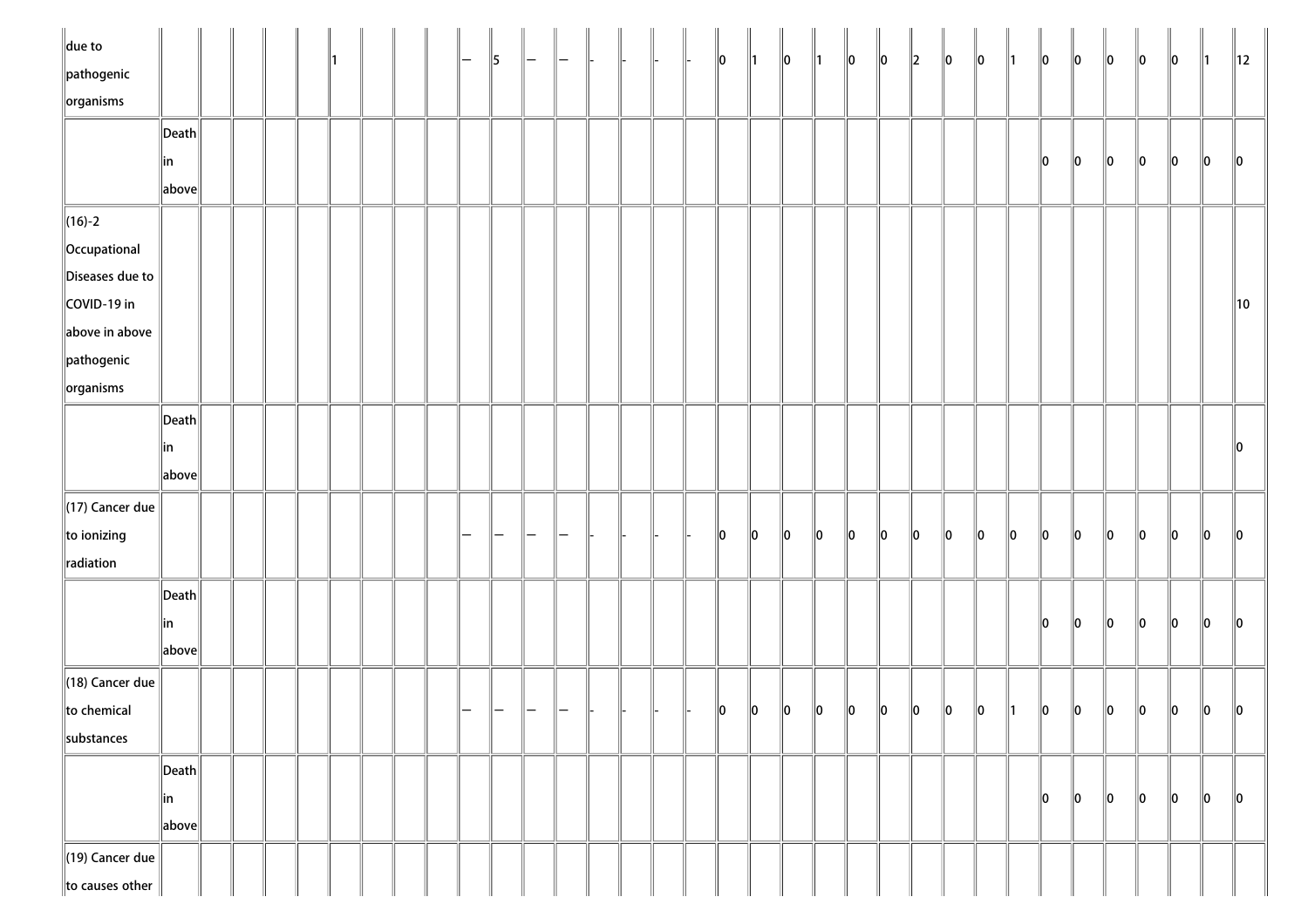| $\ $ than (17) and         |                       |               |    |  |  |  |     |               |     |                   | $\parallel$ | $\parallel$   |               | $\ 0\ $       | $\ 0\ $       | $\ 0\ $ | $\ 0\ $   | $\ 0\ $   | $\ 0\ $       | $\ 0\ $       | $\ 0\ $       | $\ 0\ $     | $\ 0\ $       | $\ 0\ $       | $\ 0\ $       | $\ 0\ $       | $\ 0\ $       | $\ 0\ $       | $\ 0\ $     | $\ 0\ $       |
|----------------------------|-----------------------|---------------|----|--|--|--|-----|---------------|-----|-------------------|-------------|---------------|---------------|---------------|---------------|---------|-----------|-----------|---------------|---------------|---------------|-------------|---------------|---------------|---------------|---------------|---------------|---------------|-------------|---------------|
| $\ $ (18)                  |                       |               |    |  |  |  |     |               |     |                   |             |               |               |               |               |         |           |           |               |               |               |             |               |               |               |               |               |               |             |               |
|                            | $\ $ Death $\ $       |               |    |  |  |  |     |               |     |                   |             |               |               |               |               |         |           |           |               |               |               |             |               |               |               |               |               |               |             |               |
|                            | ∥in                   |               |    |  |  |  |     |               |     |                   |             |               |               |               |               |         |           |           |               |               |               |             |               | 10            | $\ 0\ $       | $\ 0\ $       | 10            | 10            | 10          | $\parallel$ 0 |
|                            | above                 |               |    |  |  |  |     |               |     |                   |             |               |               |               |               |         |           |           |               |               |               |             |               |               |               |               |               |               |             |               |
| $\ $ (20)                  |                       |               |    |  |  |  |     |               |     |                   |             |               |               |               |               |         |           |           |               |               |               |             |               |               |               |               |               |               |             |               |
| $\ $ Cerebrovascular $\ $  |                       |               |    |  |  |  |     |               |     |                   |             |               |               |               |               |         |           |           |               |               |               |             |               |               |               |               |               |               |             |               |
| disease, heart             |                       |               |    |  |  |  |     |               |     |                   |             |               |               |               |               |         |           |           |               |               |               |             |               |               |               |               |               |               |             |               |
| disease, etc.              |                       |               |    |  |  |  |     |               |     |                   |             |               |               |               |               |         |           |           |               |               |               |             |               | $\parallel$ 1 | $\parallel$ 1 | $\parallel$ 1 | $\ 0\ $       | $\parallel$ 1 | $ 0\rangle$ | $\ 0\ $       |
| $\ $ due to                |                       |               |    |  |  |  |     |               |     |                   |             |               |               |               |               |         |           |           |               |               |               |             |               |               |               |               |               |               |             |               |
| overwork                   |                       |               |    |  |  |  |     |               |     |                   |             |               |               |               |               |         |           |           |               |               |               |             |               |               |               |               |               |               |             |               |
|                            | $\vert$ Death $\vert$ |               |    |  |  |  |     |               |     |                   |             |               |               |               |               |         |           |           |               |               |               |             |               |               |               |               |               |               |             |               |
|                            | in                    |               |    |  |  |  |     |               |     |                   |             |               |               |               |               |         |           |           |               |               |               |             |               | $\parallel$ 1 | $\ 0\ $       | $\parallel$ 1 | 10            | $ 0\rangle$   | 10          | $\parallel$ 0 |
|                            | above                 |               |    |  |  |  |     |               |     |                   |             |               |               |               |               |         |           |           |               |               |               |             |               |               |               |               |               |               |             |               |
| $\ $ (21) Mental           |                       |               |    |  |  |  |     |               |     |                   |             |               |               |               |               |         |           |           |               |               |               |             |               |               |               |               |               |               |             |               |
| disorder due to            |                       |               |    |  |  |  |     |               |     |                   |             |               |               |               |               |         |           |           |               |               |               |             |               |               |               |               |               |               |             |               |
| serious                    |                       |               |    |  |  |  |     |               |     |                   |             |               |               |               |               |         |           |           |               |               |               |             |               |               |               |               |               |               |             |               |
| occupational               |                       |               |    |  |  |  |     |               |     |                   |             |               |               |               |               |         |           |           |               |               |               |             |               | $ 0\rangle$   | $\ 2\ $       | $\ 2\ $       | $\ 0\ $       | $\ 2\ $       | $\ 0\ $     | 11            |
| psychological              |                       |               |    |  |  |  |     |               |     |                   |             |               |               |               |               |         |           |           |               |               |               |             |               |               |               |               |               |               |             |               |
| burden                     |                       |               |    |  |  |  |     |               |     |                   |             |               |               |               |               |         |           |           |               |               |               |             |               |               |               |               |               |               |             |               |
|                            | $\ $ Death $\ $       |               |    |  |  |  |     |               |     |                   |             |               |               |               |               |         |           |           |               |               |               |             |               |               |               |               |               |               |             |               |
|                            | ∥in                   |               |    |  |  |  |     |               |     |                   |             |               |               |               |               |         |           |           |               |               |               |             |               | $\parallel$ 0 | $\ 0\ $       | $\parallel$ 1 | $\ 0\ $       | $\parallel$ 1 | $ 0\rangle$ | $\parallel$ 1 |
|                            | above                 |               |    |  |  |  |     |               |     |                   |             |               |               |               |               |         |           |           |               |               |               |             |               |               |               |               |               |               |             |               |
| $\ $ (22) Other            |                       |               |    |  |  |  |     |               |     |                   |             |               |               |               |               |         |           |           |               |               |               |             |               |               |               |               |               |               |             |               |
| diseases                   |                       |               |    |  |  |  |     |               |     |                   |             |               |               |               |               |         |           |           |               |               |               |             |               |               |               |               |               |               |             |               |
| $\ $ evidently due to $\ $ |                       | $\parallel$ 1 | ∥1 |  |  |  | $-$ | $\overline{}$ | ı — | $\qquad \qquad -$ | ∥1          | $\parallel$ 1 | $\parallel$ 1 | $\parallel$ 1 | $\parallel$ 3 | $\ 2\ $ | $\vert$ 6 | $\vert$ 5 | $\parallel$ 3 | $\parallel$ 3 | $\parallel$ 5 | $ 0\rangle$ | $\parallel$ 4 | 0             | $\ 0\ $       | $\parallel$ 1 | $\parallel$ 3 | $\parallel$ 1 | $ 0\rangle$ | $\ 0\ $       |
| occupational               |                       |               |    |  |  |  |     |               |     |                   |             |               |               |               |               |         |           |           |               |               |               |             |               |               |               |               |               |               |             |               |
| causes                     |                       |               |    |  |  |  |     |               |     |                   |             |               |               |               |               |         |           |           |               |               |               |             |               |               |               |               |               |               |             |               |
|                            | $\vert$ Death $\vert$ |               |    |  |  |  |     |               |     |                   |             |               |               |               |               |         |           |           |               |               |               |             |               |               |               |               |               |               |             |               |
|                            | in                    |               |    |  |  |  |     |               |     |                   |             |               |               |               |               |         |           |           |               |               |               |             |               | 10            | 10            | 10            | 10            |               | 10          | $\ 0\ $       |